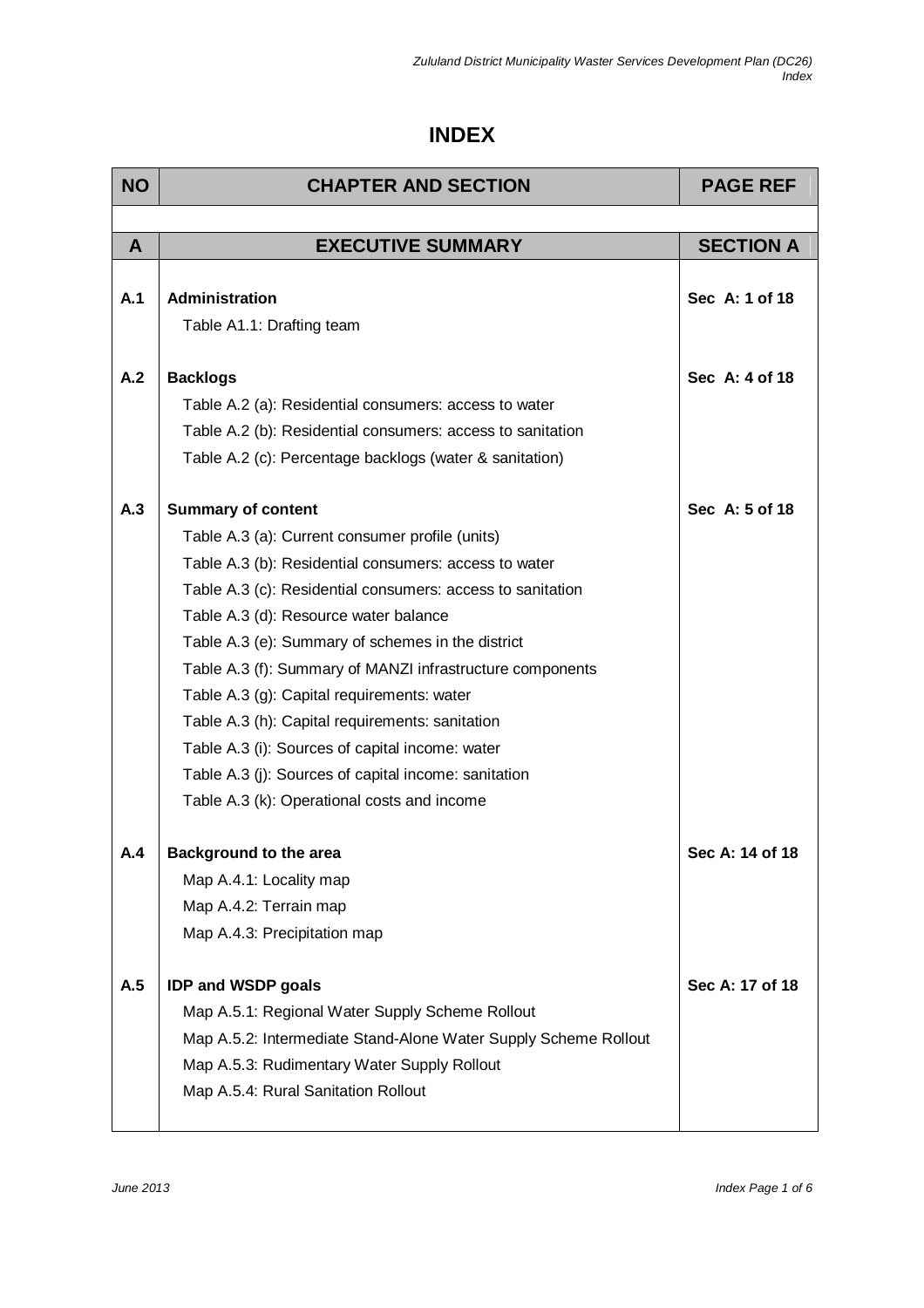| <b>NO</b>   | <b>CHAPTER AND SECTION</b>                                                        | <b>PAGE REF</b>  |
|-------------|-----------------------------------------------------------------------------------|------------------|
|             |                                                                                   |                  |
| $\mathbf 1$ | <b>SOCIO ECONOMIC PROFILE</b>                                                     | <b>SECTION 1</b> |
|             |                                                                                   |                  |
| 1.1         | Demographics                                                                      | Sec 1: 1 of 10   |
|             | Table 1.1 (a): Current consumer profile (units)                                   |                  |
|             | Figure 1.1 (a): Migration trends for KZN (Source: STATSSA)                        |                  |
|             | Figure 1.1 (b): Demographic trends and migration patterns in<br>household         |                  |
|             | Figure 1.1 (c): Annual Urban and Rural Household Growth per Local<br>Municipality |                  |
|             | Table 1.1 (b): Census 2011 households and population                              |                  |
|             | Table 1.1 (c): ZDM household counts and population                                |                  |
|             | Table 1.1 (d): ZDM demographics                                                   |                  |
|             | Table 1.1 (e): Settlement types                                                   |                  |
|             | Figure 1.1 (d): Age group breakdown                                               |                  |
|             | Figure 1.1 (e): Gender breakdown                                                  |                  |
|             |                                                                                   |                  |
| $1.2$       | <b>Health</b>                                                                     | Sec 1: 5 of 10   |
|             | Map 1.2 (a): Clinics and hospitals                                                |                  |
| 1.3         | <b>Employment and income</b>                                                      | Sec 1: 7 of 10   |
|             | Table 1.3 (a): Household income breakdown                                         |                  |
|             | Table 1.3 (b): Levels of employment                                               |                  |
|             | Figure 1.3 (a): Levels of education                                               |                  |
|             |                                                                                   |                  |
| $1.4$       | Economic sectors, GGP contribution and employment                                 | Sec 1: 9 of 10   |
|             | Table 1.4 (a): Economic sector contribution to GGP                                |                  |
|             | Table 1.4 (b): GGP and employment                                                 |                  |
|             |                                                                                   |                  |
| 1.5         | <b>Economic trends</b>                                                            | Sec 1: 10 of 10  |
|             |                                                                                   |                  |
|             |                                                                                   |                  |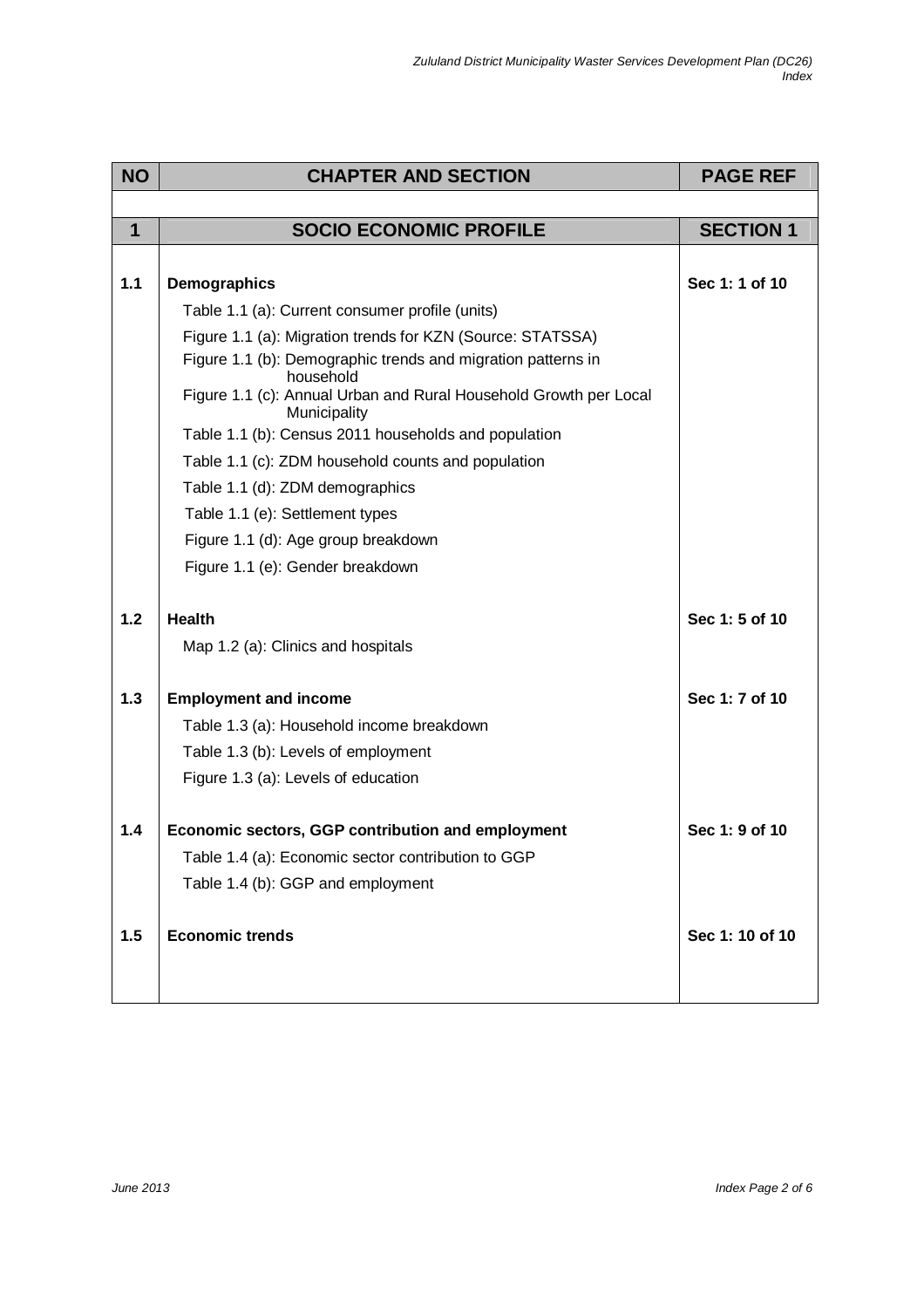| <b>NO</b>      | <b>CHAPTER AND SECTION</b>                                          | <b>PAGE REF</b>  |
|----------------|---------------------------------------------------------------------|------------------|
|                |                                                                     |                  |
| $\overline{2}$ | <b>SERVICE LEVEL PROFILE</b>                                        | <b>SECTION 2</b> |
|                |                                                                     |                  |
| 2.1            | <b>Residential consumer units</b>                                   | Sec 2: 2 of 7    |
|                | Table 2.1 (a): Residential consumers: access to water               |                  |
|                | Table 2.1 (b): Residential consumers: access to sanitation          |                  |
|                | Table 2.1 (c): Percentage backlogs (water & sanitation)             |                  |
| 2.2            | Public institutions and 'dry' industries                            | Sec 2: 3 of 7    |
|                | Table 2.2 (a): Public institutions and 'dry' industries: water      |                  |
|                | Table 2.2 (b): Public institutions and 'dry' industries: sanitation |                  |
|                | Map 2.2 (a): Location of institutional facilities                   |                  |
|                | Map 2.2 (b): Location of schools                                    |                  |
|                |                                                                     |                  |
| 2.3            | <b>Wet industries</b>                                               | Sec 2: 4 of 7    |
| 2.4            | Raw' water consumers                                                | Sec 2: 4 of 7    |
|                |                                                                     |                  |
| 2.5            | Industrial consumer units: sanitation                               | Sec 2: 4 of 7    |
| 2.6            |                                                                     | Sec 2: 5 of 7    |
|                | Industries and their permitted effluent releases                    |                  |
| $\mathbf{3}$   | <b>WATER RESOURCE PROFILE</b>                                       | <b>SECTION 3</b> |
|                |                                                                     |                  |
| 3.1            | <b>Water sources</b>                                                | Sec 3: 1 of 9    |
|                | Table 3.1 (a): Resource water balance                               |                  |
| 3.2            | <b>Water quality</b>                                                | Sec 3:5 of 9     |
|                | Table 3.2 (a): Water quality monitoring                             |                  |
|                | Table 3.2 (b): Example of monthly water quality reports             |                  |
|                |                                                                     |                  |
| 3.3            | Abstraction licenses and effluent permits                           | Sec 3: 7 of 9    |
|                | Table 3.3 (a): List of water permits                                |                  |
|                | Table 3.3 (b): List of sewage effluent permits                      |                  |
|                |                                                                     |                  |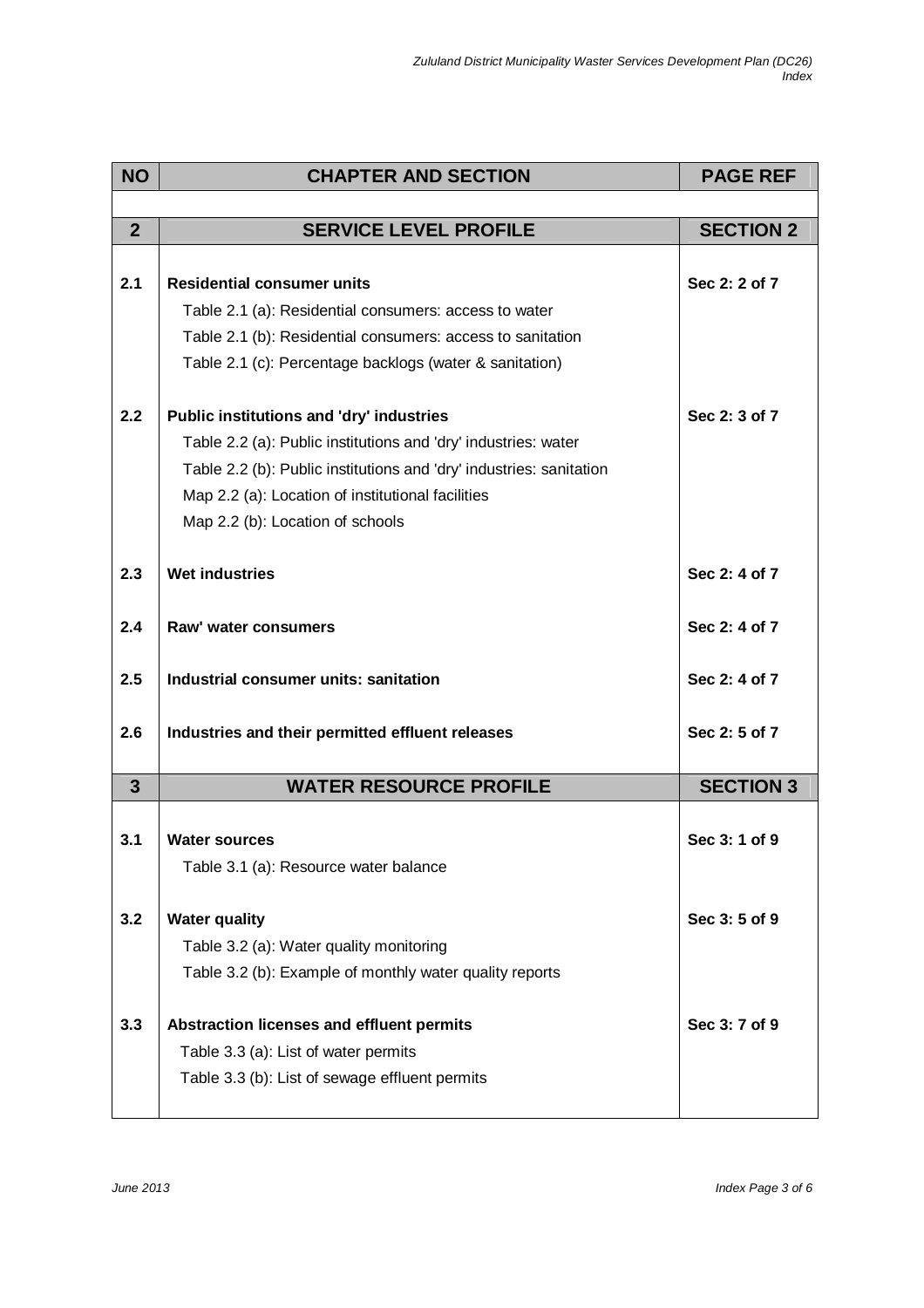| <b>NO</b>      | <b>CHAPTER AND SECTION</b>                                          | <b>PAGE REF</b>  |
|----------------|---------------------------------------------------------------------|------------------|
|                |                                                                     |                  |
| $\overline{4}$ | <b>WATER CONSERVATION/DEMAND MANAGEMENT</b>                         | <b>SECTION 4</b> |
| 4.1            | Water resource management interventions                             | Sec 4: 1 of 6    |
|                | Figure 4.1: IWA Method of categorizing water use                    |                  |
|                | Table 4.1 (a): List of schemes with total monthly production & UAW  |                  |
| 4.2            | Water demand management interventions                               | Sec 4: 6 of 6    |
| $5\phantom{1}$ | <b>WATER SERVICES INFRASTRUCTURE PROFILE</b>                        | <b>SECTION 5</b> |
| 5.1            | <b>Existing water services infrastructure</b>                       | Sec 5: 1 of 21   |
|                | Table 5.1 (a): Summary of schemes in the district                   |                  |
|                | Table 5.1 (b): Summary of MANZI infrastructure components           |                  |
|                | Figure 5.1 (a): Existing water infrastructure in the district       |                  |
|                | Figure 5.1 (b): Existing bulk infrastructure: Ulundi-Mabedlane      |                  |
|                | Figure 5.1 (c): Existing reticulation networks: Ulundi-Mabedlane    |                  |
|                | Figure 5.1 (d): Ulundi-Mabedlane - scheme level                     |                  |
|                | Figure 5.1 (e): Ulundi water treatment works - "installation" level |                  |
|                | Figure 5.1 (f): Ulundi water treatment works - "node" level         |                  |
|                | Figure 5.1 (g): Ulundi water treatment works - "component" level    |                  |
|                | Figure 5.1 (h): Schematic layout of Frischgewaagd water scheme      |                  |
| 5.2            | Asset management assessment                                         | Sec 5: 10 of 21  |
| 5.3            | <b>Schemes to be transferred</b>                                    | Sec 5: 11 of 21  |
| 5.4            | <b>Schemes to be rehabilitated</b>                                  | Sec 5: 11 of 21  |
|                | Table 5.4 (a): The list of Waste Water Treatment works              |                  |
|                | Table 5.4 (b): The list of Water Treatment works                    |                  |
|                | Table 5.4 (c): Assessment of Water Treatment works                  |                  |
|                | Table 5.4 (d): Assessment of Waste Water Treatment works            |                  |
|                | Figure 5.4 (a): Locality map of the water works                     |                  |
|                | Figure 5.4 (b): Locality map of the sewage works                    |                  |
| 5.5            | New infrastructure to be built                                      | Sec 5: 18 of 21  |
|                | Figure 5.5 (a): Ten back-to-back regional water schemes             |                  |
|                | Figure 5.5 (b): Planned future bulk infrastructure                  |                  |
|                | Table 5.5 (a): Cost of new infrastructure to be built               |                  |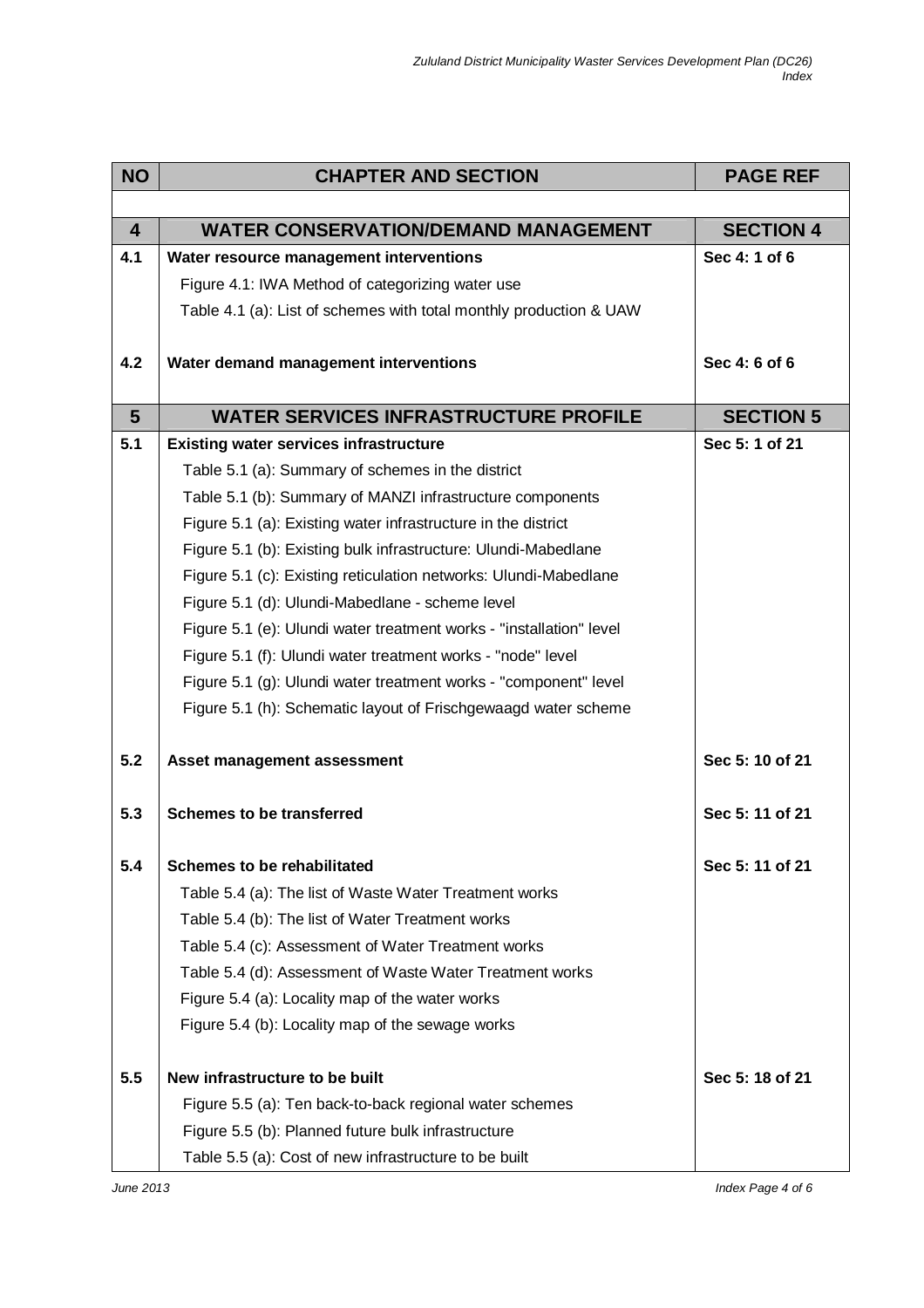| <b>NO</b>      | <b>CHAPTER AND SECTION</b>                                 | <b>PAGE REF</b>  |
|----------------|------------------------------------------------------------|------------------|
|                |                                                            |                  |
| 6              | <b>WATER BALANCE</b>                                       | <b>SECTION 6</b> |
|                | Table 6.1 (a): First order water balance for district      | Sec 6: 1 of 1    |
| $\overline{7}$ | <b>WATER SERVICES INSTITUTIONAL ARRANGEMENTS</b>           | <b>SECTION 7</b> |
|                |                                                            |                  |
| 7.1            | Water services authority assessment                        | Sec 7: 1 of 5    |
|                | Table 7.1 (a): WSA functions and outputs within the ZDM    |                  |
|                |                                                            | Sec 7: 2 of 5    |
| 7.2            | <b>By-laws affecting water services</b>                    |                  |
| 7.3            | Water services providers' institutional arrangements       | Sec 7: 2 of 5    |
|                | Table 7.3 (a): Summary of costs                            |                  |
|                |                                                            |                  |
| 8              | <b>CUSTOMER SERVICES PROFILE</b>                           | <b>SECTION 8</b> |
|                |                                                            |                  |
| 8.1            | <b>Quality of service</b>                                  | Sec 8: 1 of 6    |
|                | Table 8.1 (a): Water quality report produced through MANZI |                  |
|                | Table 8.1 (b): Monthly water quality report                |                  |
| 8.2            | <b>Consumer complaints</b>                                 | Sec 8: 2 of 6    |
|                | Table 8.2 (a): Siza Complaints Management System           |                  |
|                |                                                            |                  |
| 8.3            | Health and hygiene awareness education                     | Sec 8: 2 of 6    |
|                |                                                            |                  |
| 9              | <b>FINANCIAL PROFILE</b>                                   | <b>SECTION 9</b> |
| 9.1            | <b>Capital funds</b>                                       | Sec 9: 1 of 7    |
|                | Table 9.1 (a): Capital requirements: water                 |                  |
|                | Table 9.1 (b): Capital requirements: sanitation            |                  |
|                | Table 9.1 (c): Sources of capital income: water            |                  |
|                | Table 9.1 (d): Sources of capital income: sanitation       |                  |
| 9.2            | Operating costs and income (water and sanitation)          | Sec 9: 4 of 7    |
|                | Table 9.2 (a): Operational costs and income                |                  |
|                |                                                            |                  |
| 9.3            | <b>Tariffs and charges</b>                                 | Sec 9:4 of 7     |
|                | Table 9.3 (a): ZDM water services tariffs                  |                  |